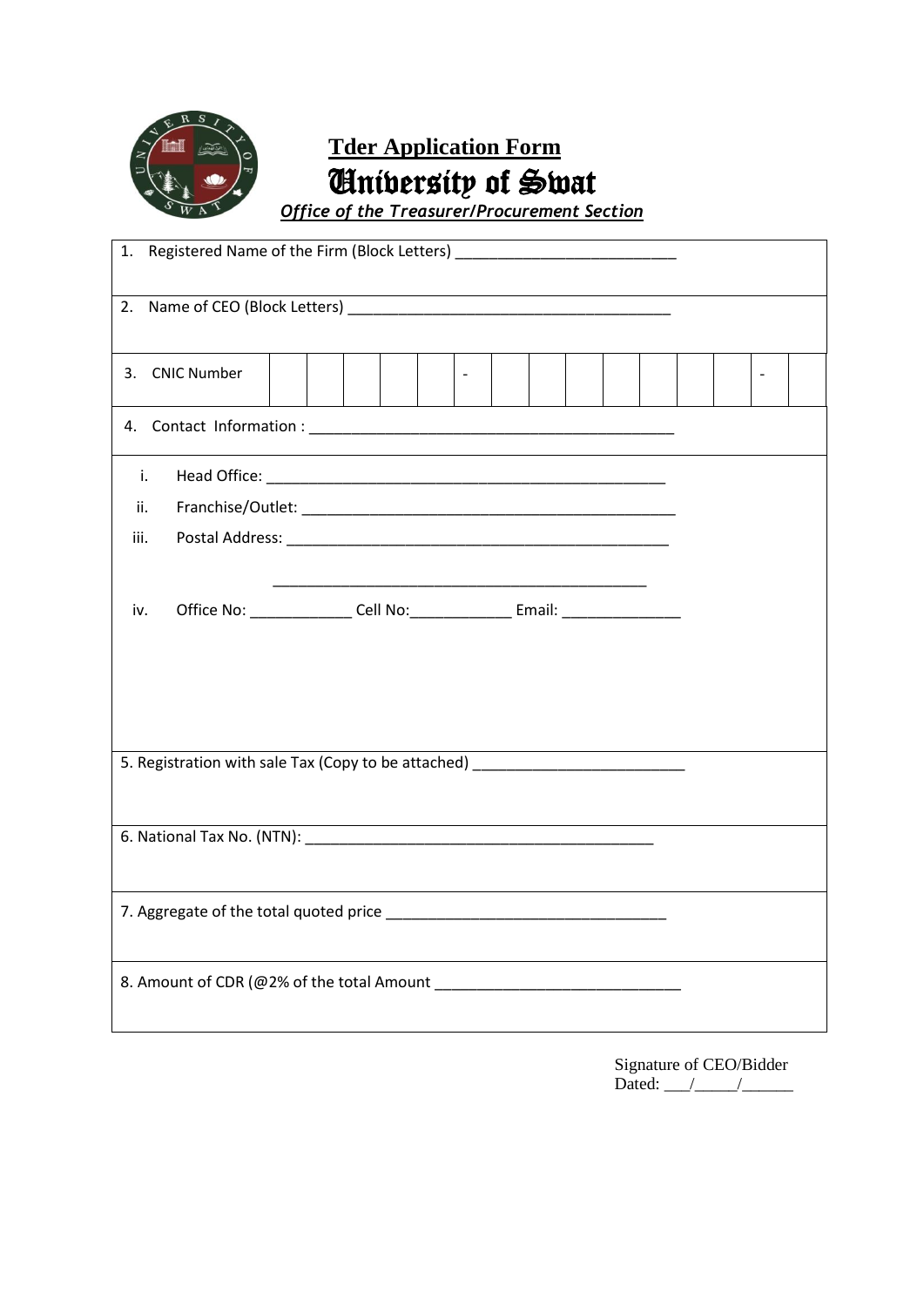### **Terms & Conditions( General)**

- 1. Tender Fee of Rs.2000/- (Rupees two thousands only ) shall be deposited in account No. 4044998125, National Bank of Pakistan ( NBP ) Main Branch Saidu Sharif Swat.
- 2. Security of Rs.500,000/-( Rupees Six hundred thousand only) for services of University of Swat canteen Main Camus Charbagh wile Security of Rs.100,000/-(Rupees two hundred thousand only ) for the Services of Photocopier shop at main Campus Charbagh Shall be deposited in account No: . 4044998125 National Bank of Pakistan-NBP Main Branch Saidu Sharif Swat (Bank Deposit Slip must be produced with quotation).
- 3. Not Tender /Bid shall be accepted without deposition of Tender Fee, Tender security and Tender application form dly singed /Stamped by the firm.
- 4. The firm/contractor must also sing the terms & conditions separately for the services of University Canteen and photocopier shop failing which the Tender/Quotation shall not be entertained.
- 5. In-Case of Non-delivery of Services of canteen and photocopier shop by the successful firm after issuance of work order, the deposited security ( if any ) will be forfeited in favor of the University of Swat.

#### **Terms and Conditions for Canteen Services ( Main Campus)**

- 1. The Tender of Canteen Services shall be awarded to a professional firm based on quality of services  $\&$ food.
- 2. The firm should be financially sound and have practical experience/background the relevant field.
- 3. The Tender of canteen services will be awarded initially for a period of 05 years and shall be extended for further period upon satisfactory services.
- 4. The wining firm have to sign contract initially for a period of one (01) year with University of Swat.
- 5. An amount of Rs.500,000/-(Refundable) shall be kept/retained as security from the winning firm/contractor for Canteen services.
- 6. Monthly rent for Canteen services of the whole package i.e., services at all the campuses shall be charged as Rs.25,000/ per month for the 1st year, Rs.50 000/ per month for the 2 year and 10% increase per annum for the subsequent years, the rent may be fixed from 3rd year onward as per C&W assessment report for renting the built-up area.
- 7. Space shall be provided to the firm however infrastructure and crockery shall be the responsibility of the firm/contractor
- 8. Experienced and well-mannered staff shall be engaged for the canteen services at Main Campus. Moreover, female staff shall be hired for canteen services at Women Campus/College of Home Sciences, University of Swat.
- 9. The firm must provide canteen services at all campuses of the University except Shangla Campus.
- 10. The utility bills (if any) shall be borne by the firm/contractor for services of Canteen.
- 11. In case of poor services/Unsatisfactory services the contract will be considered cancelled and security will be forfeited in favor of university.
- 12. Three months prior notice shall be required in case of termination of contract by either party
- 13. The firm must ensure the hygienic conditions of the canteen and staff at all campus of the University.
- 14. The firm have to provide quality of food to all campuses except Shangla Campus.
- 15. Rate and menu will be displayed at canteen of all campuses of the University.
- 16. The firm must ensure the rate of various food items as mentioned/offered in quotation.

The Above Terms and conditions have been read, learned and accepted

Signature of the firm/Contractor: \_\_\_\_\_\_\_\_\_\_\_\_\_\_\_\_\_\_\_\_\_\_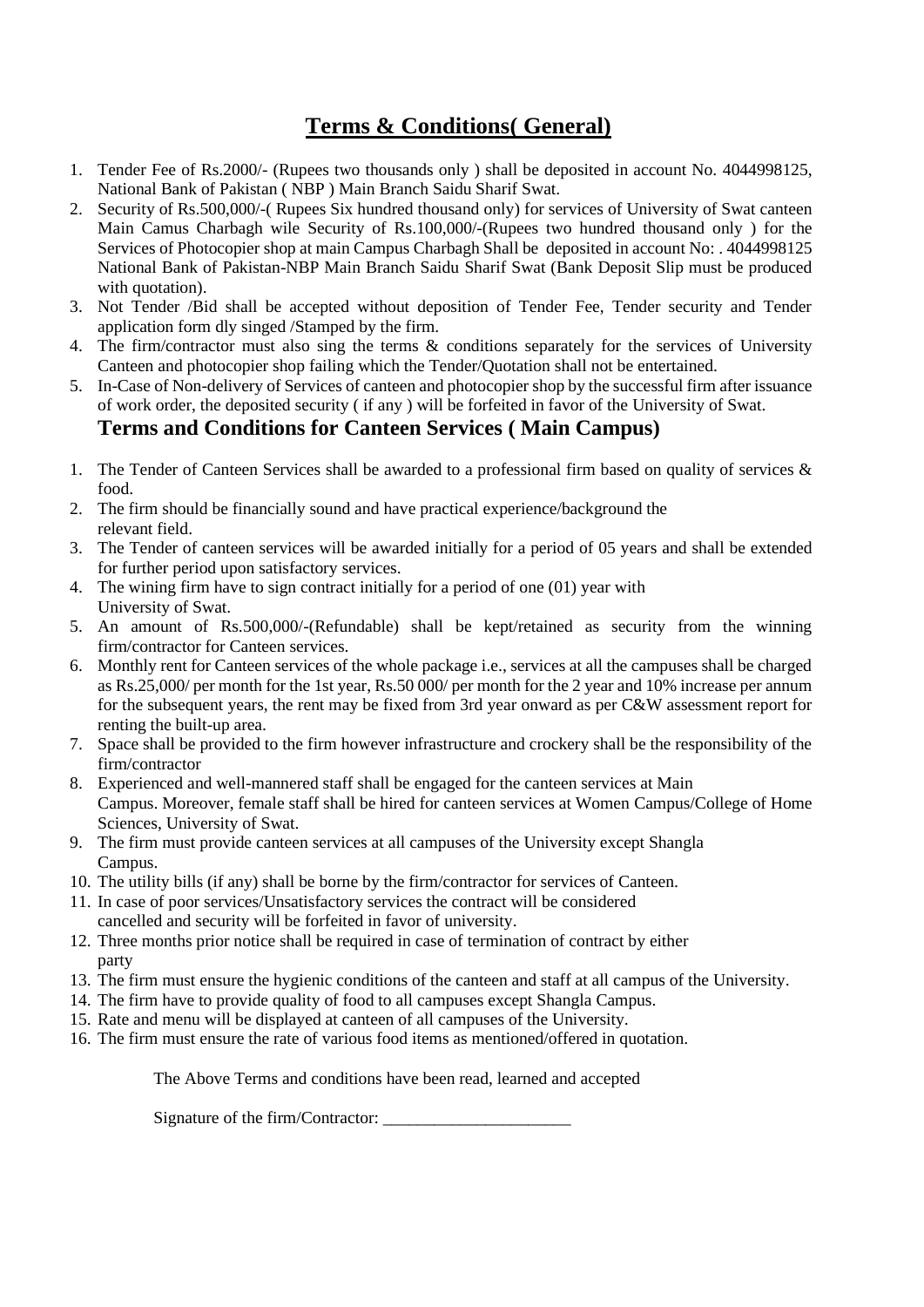#### **TERMS& CONDITIONS FOR PHOTOCOPIER SERVICES (MAIN CAMPUS)**

- 1. The tender of Photocopier Services will be awarded initially for a period of one (05) year and shall be extended for further period upon satisfactory services.
- 2. An amount of Rs.100,000/-(Refundable) shall be kept/retained as security from thee winning firm/contractor for the services of photocopier Monthly rent of photocopier for the whole package i.e., Services at all the campuses shall be charged Rs.3,000/-per month for the 1st year, Rs.6000/ per month for the 2r year and 10% increase per annum for the subsequent years, the rent may be fixed from  $3<sup>rd</sup>$  year onward as per C&W assessment report for renting the built-up area.
- 3.
- 4. The successful firm/contractor shall sign a contract agreement with university initially for a period of one (01) year.
- 5. The utility bills (if any) shall be borne by the firm/contractor for services of Photocopier.
- 6. Space shall be provided to the firm however infrastructure and all other arrangement shall be the responsibility of the firm/contractor.
- 7. The rate list of photocopier items shall be displayed by the firm/contractor at all Campuses of the University.
- 8. The firm/contractor must be bound to provide services of photocopier at all campuses of the University.
- 9. Experienced/Technical and well-mannered staff shall be engaged at all campuses for the provision of services

### **Method of Procurement**

In the light of rule No. 43 clause (b) of PPRA rules 2004 and rule No.14-2(b) of KP Procurement of Goods Works and Services rules 2014, the method of procurement adopted by University of Swat will be Single Stage – Two Envelope Procedure for selection of the firm. The bidder should submit Two separate sealed envelopes. One envelope should contain the Technical Proposal and the other envelope should contain the Financial Proposal. Both envelopes should be clearly marked "Technical Proposal" and "Financial Proposal". Initially only the envelope marked Technical Proposal shall be opened, while the Financial Proposal shall be retained in the custody of Procurement Committee for Goods without being opened. The University of Swat shall evaluate the Technical Proposal against the evaluation criteria set for the equipment/item. The Financial Proposal of the technically successful bidder(s) shall be opened at a time, date and venue announced/communicated to the bidders in advance. The bid found to be the lowest evaluated shall be accepted, while the financial proposal of bids found technically non-responsive shall be returned unopened to the respective bidders.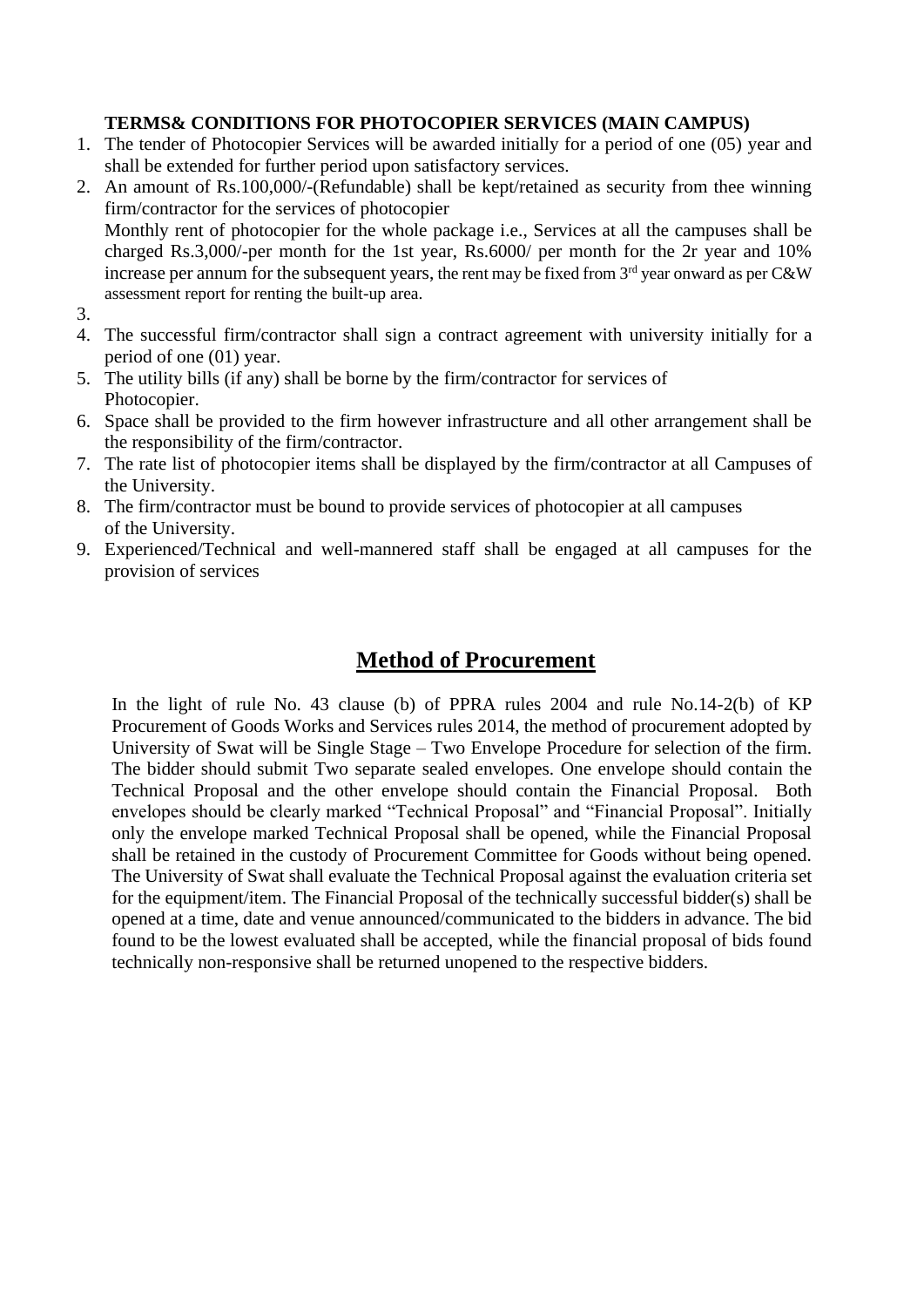#### **Technical Evaluation Criteria for Canteen Services Main Campus, University of Swat.**

|        | Name of the Bidder:                                                              |                                                                                         |              |     |
|--------|----------------------------------------------------------------------------------|-----------------------------------------------------------------------------------------|--------------|-----|
| Sr.No  | Item Name                                                                        |                                                                                         | Max<br>Marks | M.O |
| (i)    | Tender FEE of Rs.2000/- attached                                                 |                                                                                         | Compulsory   |     |
|        |                                                                                  | Security deposit of Rs.500,000/ - for Canteen, in University of Swat account            | Compulsory   |     |
| (iii)  |                                                                                  | mentioned in the tender document. Security will be released after submission            |              |     |
|        | of bank guarantee by the vendor.                                                 |                                                                                         |              |     |
| (iii)  | FBR active Income Tax Certificate attached                                       |                                                                                         | Compulsory   |     |
| (iv)   | Compulsory<br><b>KPPRA registration Certificate</b>                              |                                                                                         |              |     |
|        |                                                                                  | Non-Black Listing Certificate (Firm shall submit an affidavit to the effect that        | Compulsory   |     |
|        | а.                                                                               | Firm has neither been blacklisted by any agency nor is involved an any                  |              |     |
| (vi)   | subversive activities.                                                           |                                                                                         |              |     |
|        |                                                                                  | b. Firm is/was not involved in any litigation/Arbitration and that no work              |              |     |
|        | is rescinded in the past                                                         |                                                                                         |              |     |
| (vii)  | Fair Price Certificate attached                                                  |                                                                                         | Compulsory   |     |
|        | Performance certificate by Major Govt/Private organizations:                     |                                                                                         |              |     |
| (viii) | *5 Marks per certificate for excellent/very good performance                     |                                                                                         | 20 Marks     |     |
|        | *04 Marks per certificate for good performance                                   |                                                                                         |              |     |
|        | *03 Marks per certificate for Satisfactory                                       |                                                                                         |              |     |
|        | 39A)                                                                             | Financial Position to be verified from audit reports as per KPPRA section 8, subsection |              |     |
|        |                                                                                  | For the Years, 2019,2020,2021 (Aggregate of the 3 years will used                       |              |     |
|        | Audit Reports from QCR                                                           | in evaluation)                                                                          |              |     |
| (ix)   | rated firms by ICAP                                                              | <b>Total Assets:</b>                                                                    | 30 Marks     |     |
|        |                                                                                  | 1Million-2 million =02 Marks                                                            |              |     |
|        | 5 Marks                                                                          | 2.1Million- 4 Million=4 Marks and so on                                                 |              |     |
|        |                                                                                  |                                                                                         |              |     |
|        |                                                                                  | Number of existing staff subject to verification, CVs of employees shall be provided in |              |     |
| (x)    | support.<br>03 Marks per 10 full time employees                                  |                                                                                         | Maximum      |     |
|        | $\bullet$                                                                        | 06 Marks per 20 full time employees                                                     |              |     |
|        | For more than 20 full time employees 10 Marks                                    |                                                                                         |              |     |
|        | Relevant Experience: Work Orders along with End User certificate or continuation |                                                                                         |              |     |
| (xi)   | certificate if any. (4 Marks per year Maximum upto 30 Marks                      |                                                                                         | 30 Marks     |     |
| Xi     | Registration with Halal foods Authority                                          |                                                                                         | 10 Marks     |     |
|        |                                                                                  | <b>Total Marks Obtained</b>                                                             |              |     |
|        |                                                                                  |                                                                                         |              |     |
|        | Note:                                                                            |                                                                                         |              |     |

- (i) Submit document as per mentioned criteria
- (ii) Total Qualifying Marks are 60.
- (iii) 50% Marks in Each Category is Mandatory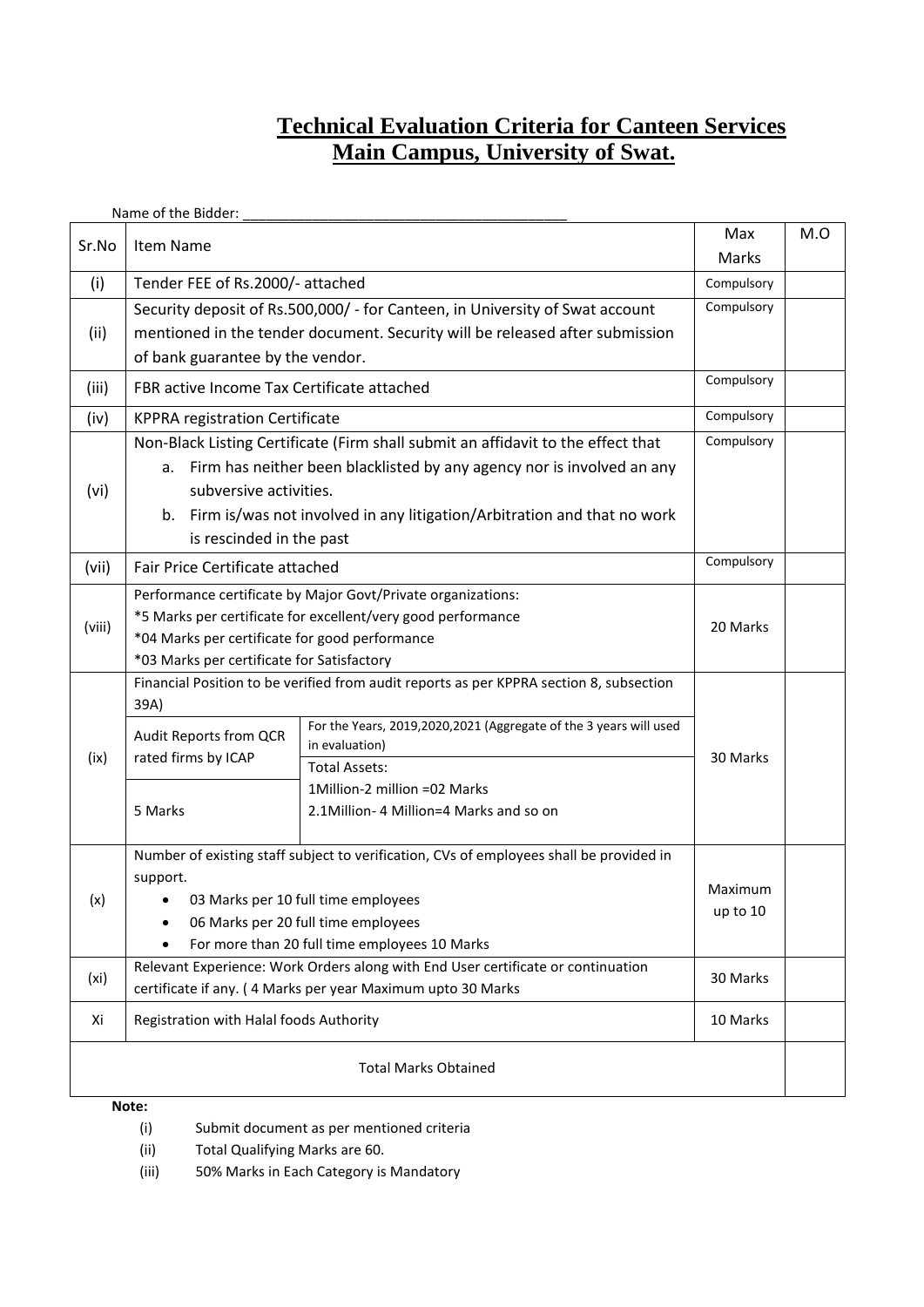### **Technical Evaluation Criteria for Photocopier Services Main Campus, University of Swat.**

|                             | Name of the Bidder:                                          |                                                                                         |              |     |
|-----------------------------|--------------------------------------------------------------|-----------------------------------------------------------------------------------------|--------------|-----|
| Sr.No                       | Item Name                                                    |                                                                                         | Max<br>Marks | M.O |
| (i)                         | Tender FEE of Rs.2000/- attached                             |                                                                                         | Compulsory   |     |
|                             |                                                              | Security deposit of Rs.100,000/ - for Photocopier, in University of Swat account        | Compulsory   |     |
| (ii)                        |                                                              | mentioned in the tender document. Security will be released after submission            |              |     |
|                             |                                                              |                                                                                         |              |     |
|                             | of bank guarantee by the vendor.                             |                                                                                         |              |     |
| (iii)                       | Compulsory<br>FBR active Income Tax Certificate attached     |                                                                                         |              |     |
| (iv)                        | Compulsory<br><b>KPPRA registration Certificate</b>          |                                                                                         |              |     |
|                             |                                                              | Non-Black Listing Certificate (Firm shall submit an affidavit to the effect that        | Compulsory   |     |
|                             | $\mathsf{c}$ .                                               | Firm has neither been blacklisted by any agency nor is involved an any                  |              |     |
| (vi)                        | subversive activities.                                       |                                                                                         |              |     |
|                             |                                                              | d. Firm is/was not involved in any litigation/Arbitration and that no work              |              |     |
|                             | is rescinded in the past                                     |                                                                                         |              |     |
| (vii)                       | Fair Price Certificate attached                              |                                                                                         | Compulsory   |     |
|                             | Performance certificate by Major Govt/Private organizations: |                                                                                         | 20 Marks     |     |
|                             | *5 Marks per certificate for excellent/very good performance |                                                                                         |              |     |
| (viii)                      | *04 Marks per certificate for good performance               |                                                                                         |              |     |
|                             | *03 Marks per certificate for Satisfactory                   |                                                                                         |              |     |
|                             |                                                              | Financial Position to be verified from audit reports as per KPPRA section 8, subsection |              |     |
|                             | 39A)                                                         |                                                                                         |              |     |
|                             | Audit Reports from QCR<br>rated firms by ICAP                | For the Years, 2019,2020,2021 (Aggregate of the 3 years will used                       |              |     |
| (ix)                        |                                                              | in evaluation)                                                                          | 30 Marks     |     |
|                             |                                                              | <b>Total Assets:</b>                                                                    |              |     |
|                             |                                                              | $1$ lac = $1$ Mark                                                                      |              |     |
|                             | 5 Marks                                                      | 2 $lac = 2$ Marks and so on                                                             |              |     |
|                             | Number of existing staff subject to verification.            |                                                                                         | Maximum      |     |
| (x)                         | 2 marks per person                                           |                                                                                         | up to 10     |     |
|                             |                                                              | Relevant Experience: Work Orders along with End User certificate or continuation        |              |     |
| (xi)                        | certificate if any. (4 Marks per year Maximum upto 30 Marks  |                                                                                         | 30 Marks     |     |
| Xi                          | 02 marks per Machine                                         |                                                                                         | 10 Marks     |     |
| <b>Total Marks Obtained</b> |                                                              |                                                                                         |              |     |

#### **Note:**

- (iv) Submit document as per mentioned criteria
- (v) Total Qualifying Marks are 60.
- (vi) 50% Marks in Each Category is Mandatory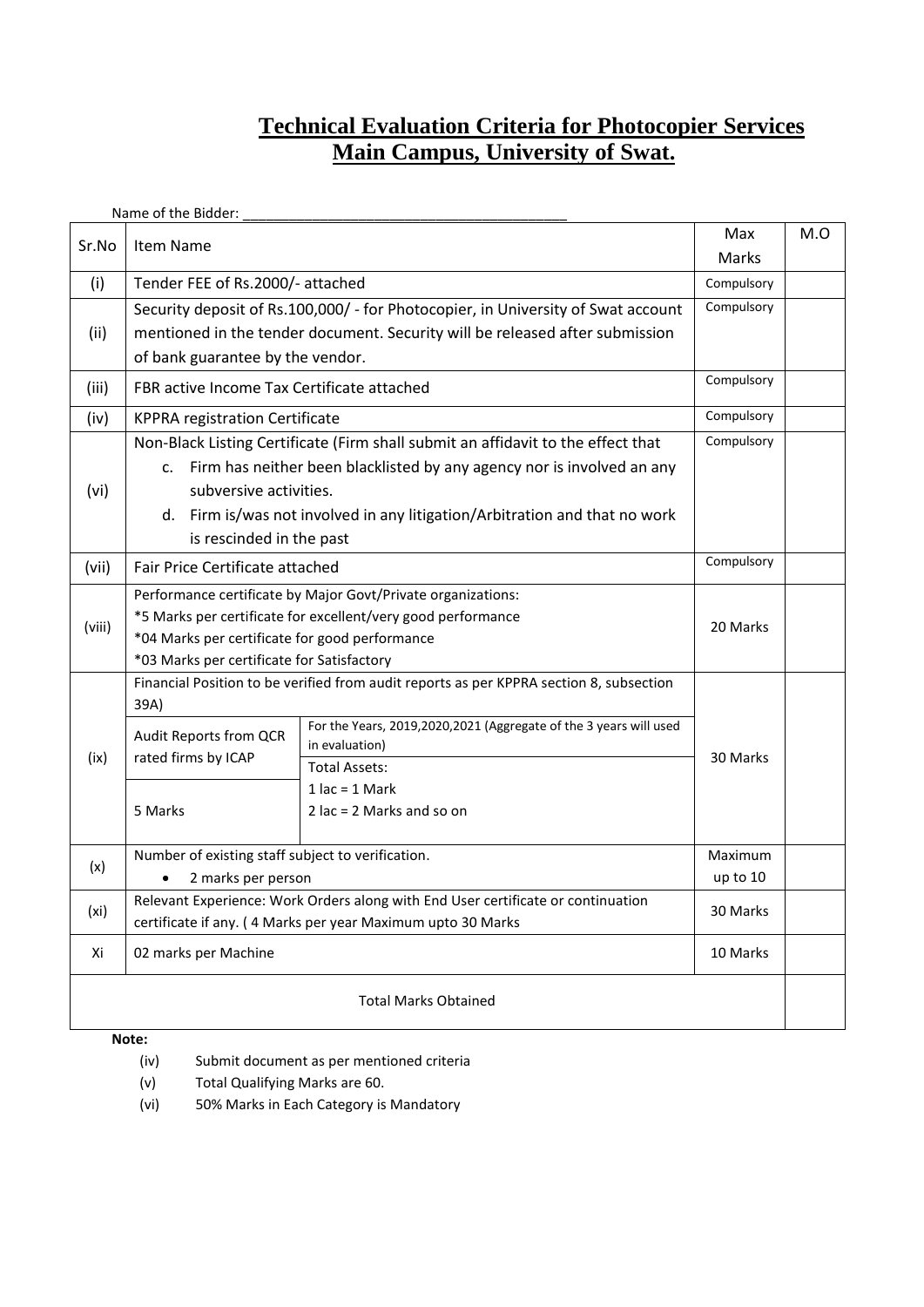## **Canteen Contractors Rates**

| Sr.No          | Name of items                                     | Unit/Quantity         | <b>Unit Rate</b> |
|----------------|---------------------------------------------------|-----------------------|------------------|
| 1              | Tea                                               | 100 ML Black          |                  |
| $\overline{2}$ | Tea                                               | 100 ML Green          |                  |
| 3              | Tea-Tea Bags- Separate                            | 100 ML Black          |                  |
| 4              | Tea-Tea Bags- Separate                            | 100 ML Green          |                  |
| 5              | Tea Doodh Patti (Fresh Milk)                      | 100 ML                |                  |
| 6              | Coffee                                            | 100 ML                |                  |
| $\overline{7}$ | Plain Chat with Aaluu & Chana Sigle plate         | Quarter plate         |                  |
| 8              | Mix Chat with Dahee, Chana & Chattny Single plate | <b>Quarter Plate</b>  |                  |
| 9              | Parata                                            | 120 GMS               |                  |
| 10             | Aloo Parata                                       | 200 GMS Each          |                  |
| 11             | Egg Fried Per Item                                | One Egg               |                  |
| 12             | Egg boiled per item                               | One Egg               |                  |
| 13             | Aamlate Single Plate                              | One Egg with Mix Veg  |                  |
| 14             | Channa Samoosa                                    | <b>Normal Size</b>    |                  |
| 15             | Qeema Samosa                                      | <b>Normal Size</b>    |                  |
| 16             | Lobia Chat Single Plate                           | Quarter plate         |                  |
| 17             | Pikora Per KG (Potatos Only)                      | Per 1 Kg              |                  |
| 18             | Pikora Per KG (Mix Vegetables                     | Per 1 Kg              |                  |
| 19             | Fruit Chat Single Plate                           | 250 gms/Quarters      |                  |
| 20             | French Fries , Single Plate                       | 250 gms               |                  |
| 21             | Fesh Juice ( Milk Shake All Seasonal Fruits)      | 250 ML                |                  |
|                |                                                   | 2 slices with 75 mm   |                  |
| 22             | Sandwich with chicken spread                      | white                 |                  |
|                |                                                   | 3 slices with 75 mm   |                  |
| 23             | Sandwich with chicken spread fri                  | white                 |                  |
| 24             | Sandwich with chicken spread fri                  | 2 slice 75 mm fri     |                  |
| 25             | club sandwich (Cheese 4 slices of 75 mm)          | 4 slices white        |                  |
| 26             | Aalu Samoosa per Piece                            | Normal size/weight    |                  |
| 27             | Burger(Shami)                                     | 7 inches Sixex3inches |                  |
| 28             | Buger (Eggs, 2 eggs in each piece)                | 7 inches Sixex3inches |                  |
| 29             | <b>Buger Chicken</b>                              | 7 inches Sixex3inches |                  |
| 30             | Roll/Piece                                        | 30-40 gms             |                  |
| 31             | Chicken Pieces (Roast)                            | 1/12 Chicken Piece    |                  |
| 32             | Chicken Pieces (Roast)                            | 1/8 Chicken Piece     |                  |
| 33             | Chicken Roast (Full)                              | <b>Full Chicken</b>   |                  |
| 34             | Chicken Pllao Single Plate (1/8 Chicken Piece)    | Quarter plate         |                  |
| 35             | Roti/Nan Fresh Tandori                            | 150 gms               |                  |
| 36             | Daal Chawal Single Plate                          | <b>Quarter Plate</b>  |                  |
| 37             | Chicken Quorma Single Plate                       | Quarter plate         |                  |
| 38             | Mix Sabzi Single Plate                            | Quarter plate         |                  |
| 39             | Chicken Biryani Single Plate (1/12 Chicken Piece) | Quarter plate         |                  |
| 40             | Chicken Biryani Single Plate (1/8 Chicken Piece)  | Quarter plate         |                  |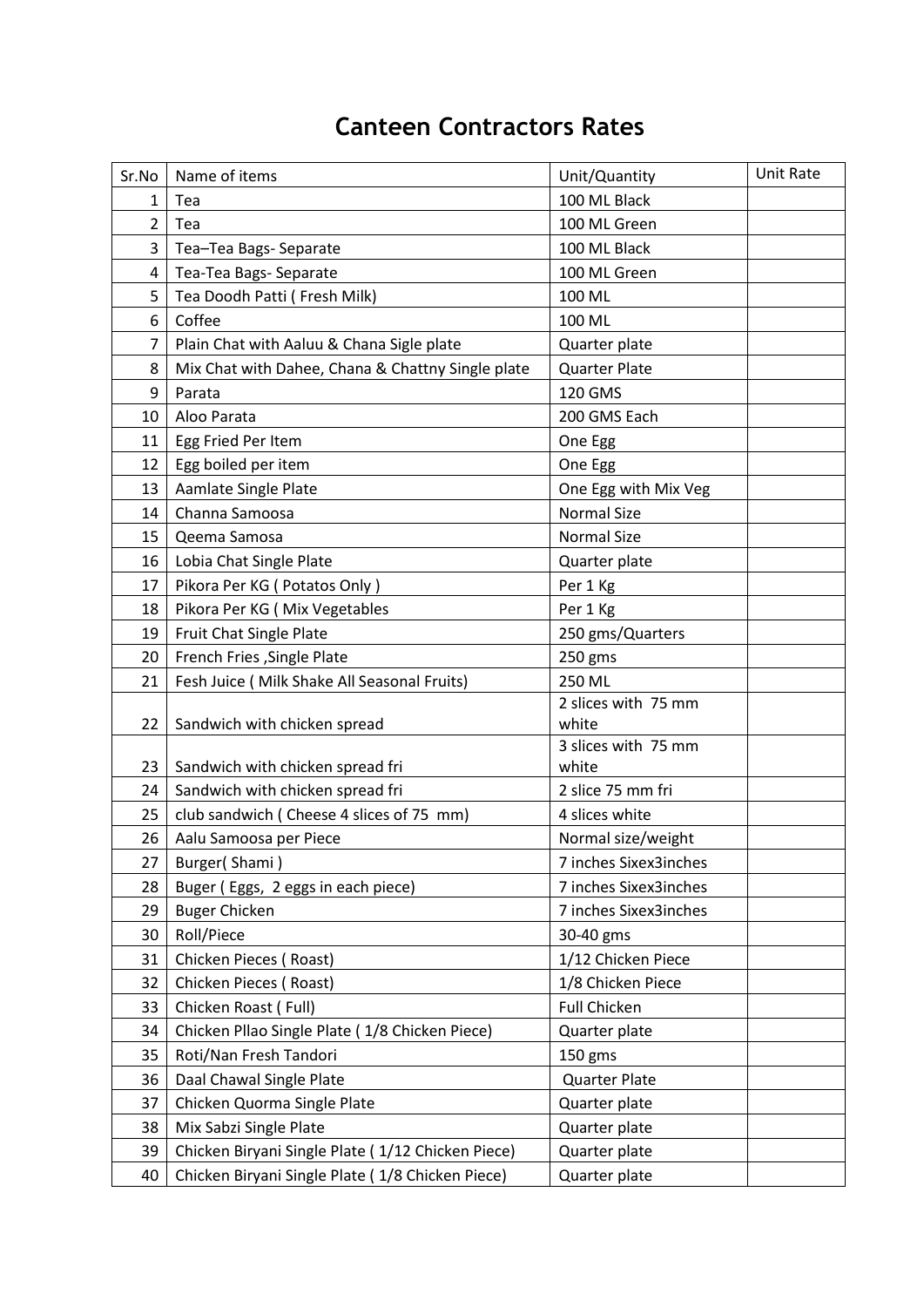| 41 | Daal Mash Single Plate                         | Quarter plate             |
|----|------------------------------------------------|---------------------------|
| 42 | Chana Daal Singl Plate                         | Quarter plate             |
| 43 | Simple Rice Singl Plate                        | Quarter plate             |
| 44 | Salad Fresh single Plate Mix vegetabl Seasonal | <b>Half Quarter Plate</b> |
| 45 | Chicken Karahi full                            | <b>Full Chicken</b>       |
| 46 | Mutton Karahi Per Kg                           | Per 1 Kg                  |
| 47 | Bef Karah Karai Per Kg                         | Per 1 Kg                  |
| 48 | Fish Fried per Kg                              | Silver/China/Form         |
| 49 | Fish Fried per Kg                              | Raho/Masher               |
| 50 | Fish Fried per Kg                              | Local /Sardaryab/Kabul    |
| 51 | Lobia Single Plate                             | Quarter plate             |
| 52 | Mong Daal singl Plate                          | Quarter plate             |
| 53 | Seikh Kabab Piece                              | 30-40 gm each Piece       |
| 54 | Kabuli Pullao Single Plate                     | Quarter plate             |
| 55 | Chicken Jalfarazi Quarter Plate                | 1kg/4 plates              |
| 56 | Balochi Sajji                                  | <b>Full Chicken</b>       |
| 57 | Aaloo Ghosht                                   | Quarter plate             |
| 58 | Kachalo Ghosasht                               | Quarter plate             |
| 59 | Single Sabzi Single Plate                      | Quarter plate             |
| 60 | Pizza Slice                                    | 6x3 inches                |
| 61 | Chicken Corn Soup per cup                      | Cup Size 200 ML           |
| 62 | Daal Fried                                     | Quarter plate             |
| 63 | Kheer (Dasee All Maeterials Self Made)         | Quarter plate/bowel       |
| 64 | Kheer (Laziza/Rafhan)                          | Quarter Plate             |
| 65 | Mil Cup                                        | 150 ml                    |
| 66 | Beef Tikka Per KG                              | Per 1 Kg                  |
| 67 | Chicken BBQ per Piece                          | 1/12 Chicken Piece        |
| 68 | Chicken BBQ per Piece                          | 1/8 Chicken Piece         |
| 69 | Chicken BBQ per Piece                          | 1/4 Chicken Piece         |
| 70 | Haleem                                         | <b>Quarter Plate</b>      |
| 71 | Nihari                                         | <b>Quarter Plate</b>      |
| 72 | Chicken Roash                                  | <b>Full Chicken</b>       |
| 73 | Chicken Handy                                  | <b>Full Chicken</b>       |